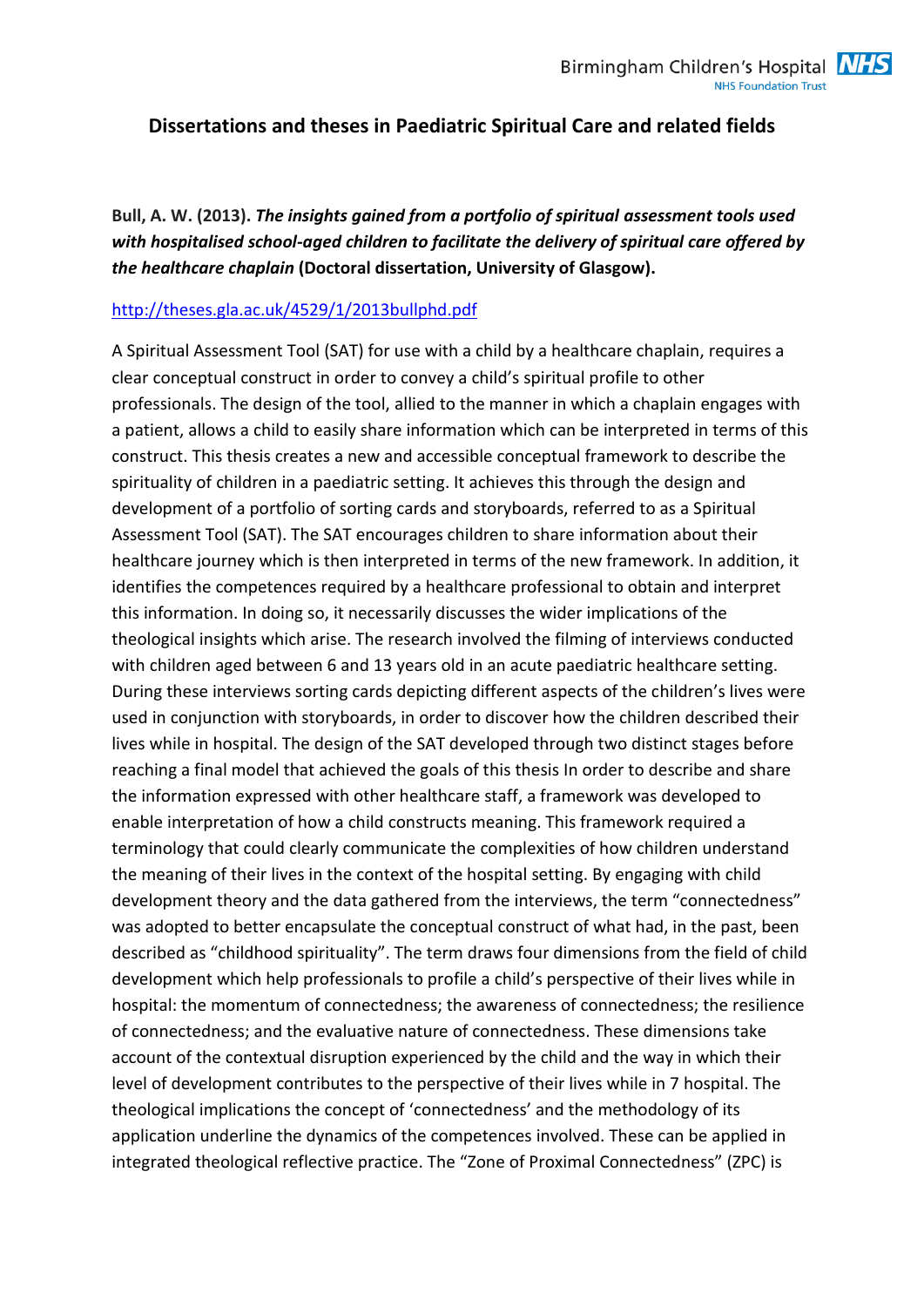used to describe the space of an encounter between a healthcare professional and a paediatric patient when four features are present; hospitality, liminality, the significant other, and the co-construction of meaning. The ZPC forms the foundation for gathering information that serves as the basis for better spiritual care. The research findings provide insight into the dynamics required for a healthcare chaplain to relate to a child and to engage in integrated theological reflective practice which relates to the ZPC. The nature of the encounter outlined in this thesis between an assessor and a child requires the quality of 'mutuality'. The implications of mutuality reveal that in the Christian Faith our concept of God's nature involves a greater sense of mutuality. The wider implications of this reflection for the Christian faith and our understanding of God, Jesus and the Church are identified as an area for future theological exploration.

# **Campbell, C. S. (2013).** *A hermeneutic phenomenological study of the unique role of NHS hospital chaplaincy in delivering spiritual care to people bereaved by the death of a child* **(Doctoral dissertation, University of Aberdeen).**

http://digitool.abdn.ac.uk/webclient/StreamGate?folder\_id=0&dvs=1440693404252~452

This study utilises a hermeneutical phenomenological framework to explore the lived experience of losing a child and how this experience may be understood theologically, with a view to exploring the delivery of spiritual care to the bereaved. This three dimensional approach takes seriously the voices of the bereaved as they influence the move towards a deeper understanding of theology, spiritual care and the unique role of the hospital chaplain. To explore the lived experience, unstructured interviews were carried out with parents and grandparents in five bereaved families following the death of a child. This included 5 mothers, 3 fathers, 5 grandmothers and 4 grandfathers. The participants were identified and recruited because of their experience of the death of a child in the family, had some concept of God and had used the chaplaincy service. They were interviewed as married couples or as individuals if there were no partners taking part. There were ten interviews conducted during the first 6 months of the research and contact approved for a 5 year period should this be necessary. Gadamer's philosophy of interpretation was essential to this process as the research involved an in-depth, thematic and hermeneutical analysis of the interviews. This analysis produced three key themes: hope and struggle with God, a new experience of community and a changed relationship with the child. The themes were then viewed from a theological perspective and the insights gained were the basis for exploring the delivery of spiritual care in NHS Scotland. The findings offer new insights into the delivery of spiritual care, key amongst the findings being:

• Chaplains are not specialists in spiritual care when defined as separate from religious care.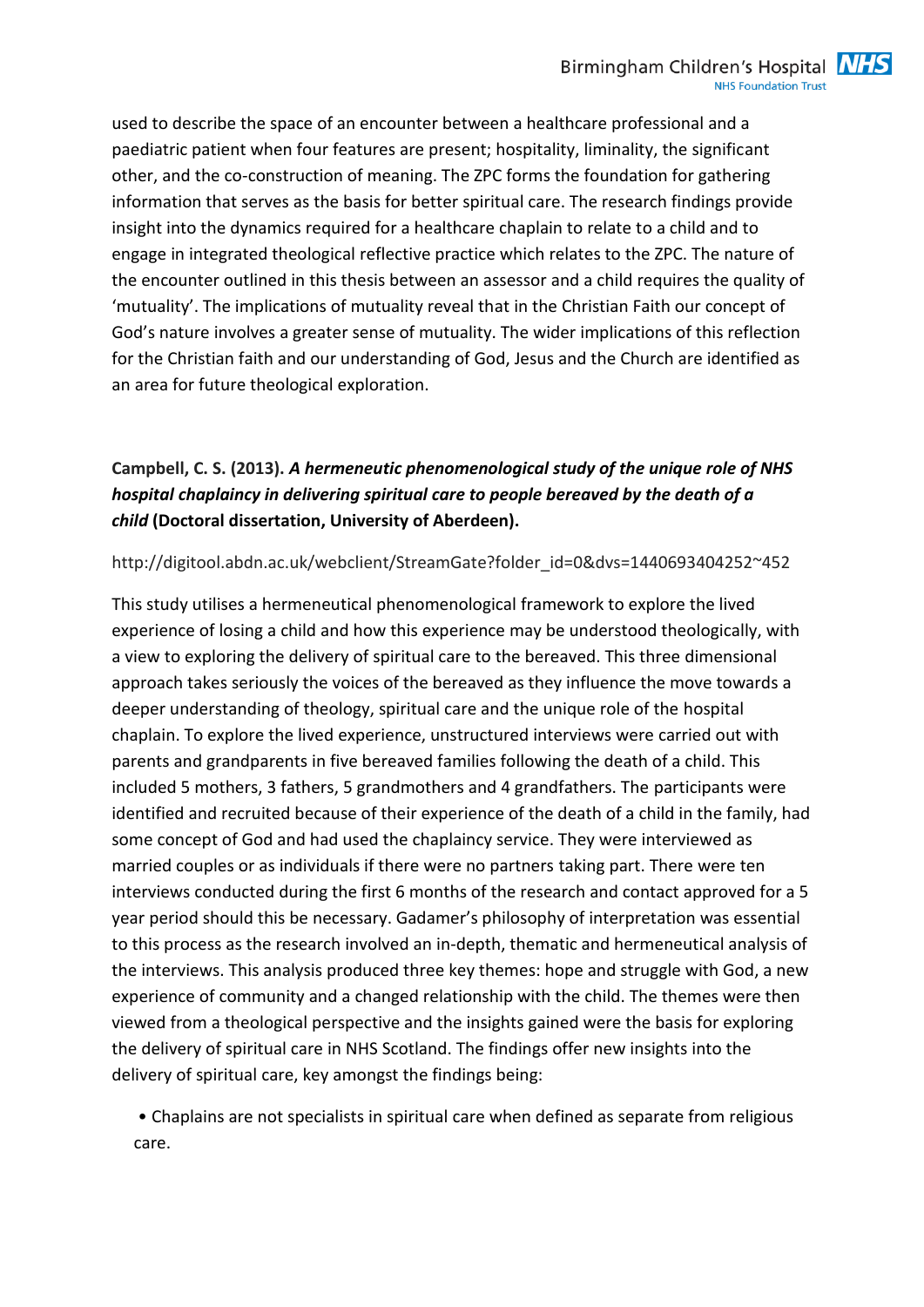• Chaplains are specialists in theology and the language of faith where developing a 'critical theological tool box' is essential.

• Chaplains are specialists in supporting people to personally engage with the questions of life, giving them permission to move outside the 'traditional box' of religion. The findings of this research will hopefully challenge and inspire chaplains to review the meaning of spiritual care and assert the unique and essential place they have within NHS Scotland.

## **Glover, M. (2005).** *Shame and non-adherence to treatment in adolescent renal patients* **(Doctoral dissertation, University of Nottingham).**

#### <http://ethos.bl.uk/OrderDetails.do?did=1&uin=uk.bl.ethos.442263>

This is a first study to investigate how shame might impact on adherent behaviour in adolescent patients with renal illness. A dual quantitative and qualitative approach was utilised.

A group of adolescent renal patients with no homogeneity of diagnosis, and a group of healthy adolescents drawn from a population of similar demography completed a selfreport shame measure. Data yielded in this survey was subjected to statistical analysis and results from both groups were compared. A further sample of adolescent renal patients from the same population then took part in either focus groups or semi-structured interviews. Data from the quantitative survey was compared with data from the qualitative enquiry. The qualitative data was further evaluated and discussed.

Renal patients reported negative life events associated with their illness, which were described as shaming. It was found that shame is associated with non-adherent behaviour

**Richardson, H. R. (2013). Seeing the Arcane in the Mundane: The Spiritual as Lived by Ill Children. PhD Dalehousie University, Halifax, Nova Scotia.**

### [http://dalspace.library.dal.ca/bitstream/handle/10222/35457/Richardson\\_Holly\\_PhD\\_INTE](http://dalspace.library.dal.ca/bitstream/handle/10222/35457/Richardson_Holly_PhD_INTE_June_2013.pdf?sequence=1) June 2013.pdf?sequence=1

Children with serious illnesses experience life disruptions that are of consequence to long-term health and development. The spiritual is integral to health, yet many healthcare providers claim a lack of understanding and comfort with attending to spiritual issues in practice. This hermeneutic phenomenological inquiry explores spirituality as lived by children with cancer and cystic fibrosis and highlights the importance of spirituality in the provision of holistic child healthcare. Four children aged nine to fourteen from each illness group (six males and two females) were interviewed and asked to draw pictures, forming the primary data for interpretation. Conversations with family members were